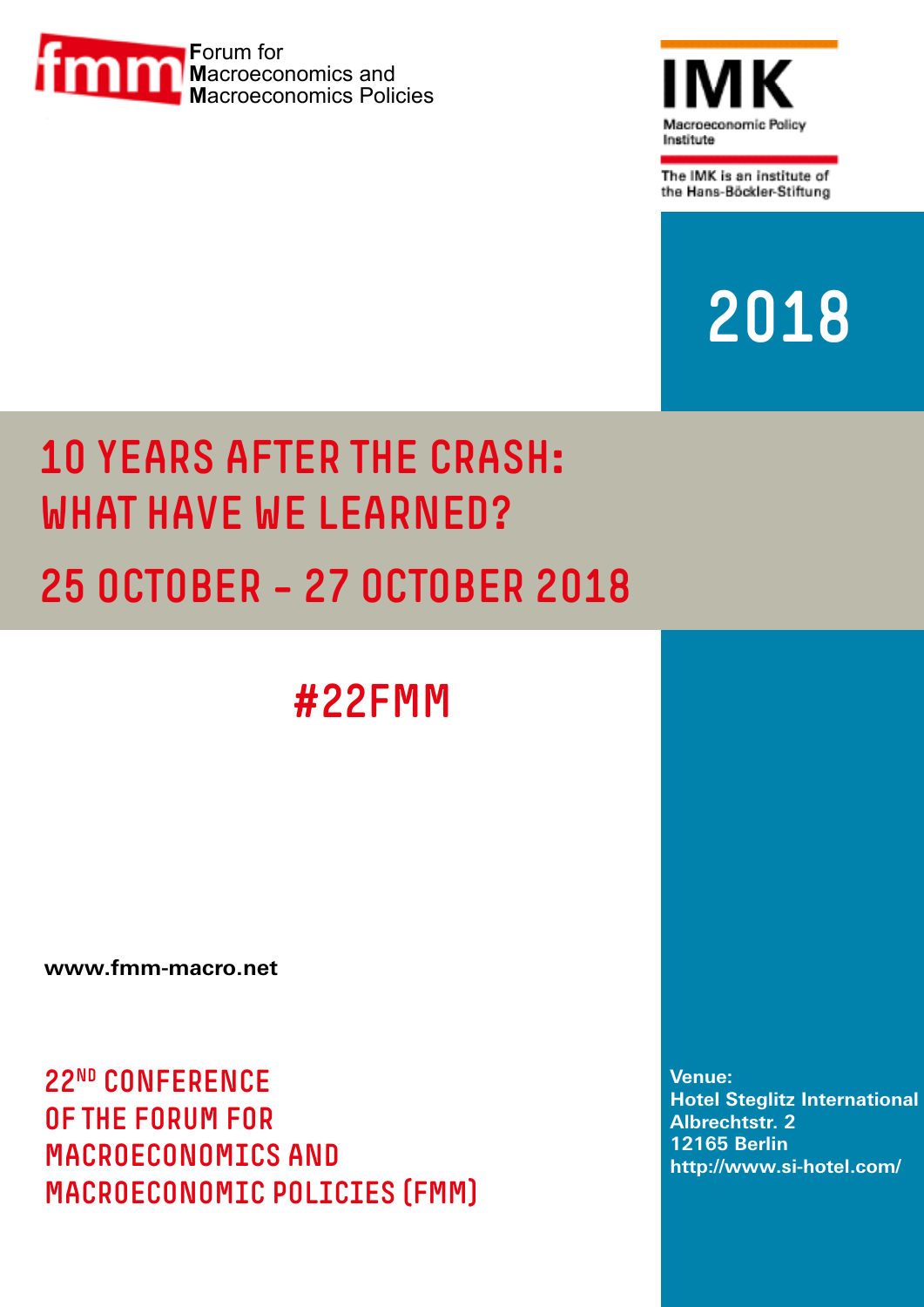### **Organisation**

Forum for Macroeconomics and Macroeconomic Policies (FMM) <www.fmm-macro.net>

Macroeconomic Policy Institute (IMK) Hans Boeckler Stiftung Hans Boeckler Str. 39 40476 Duesseldorf [www.imk-boeckler.de](www.fmm-macro.net) http://twitter.com/IMKFlash https://www.facebook.com/IMKInstitut/

### **Contact during the conference**

Jennifer Büsen / Sabine Nemitz Phone: +49(0)151 188 564 52 Email: [fmm@boeckler.de](mailto:fmm%40boeckler.de?subject=)

### **Organising committee**

Sebastian Gechert Macroeconomic Policy Institute (IMK)

Jan Behringer Macroeconomic Policy Institute (IMK)

Miriam Rehm Austrian Chamber of Labour

Özlem Onaran University of Greenwich

Sabine Nemitz Macroeconomic Policy Institute (IMK)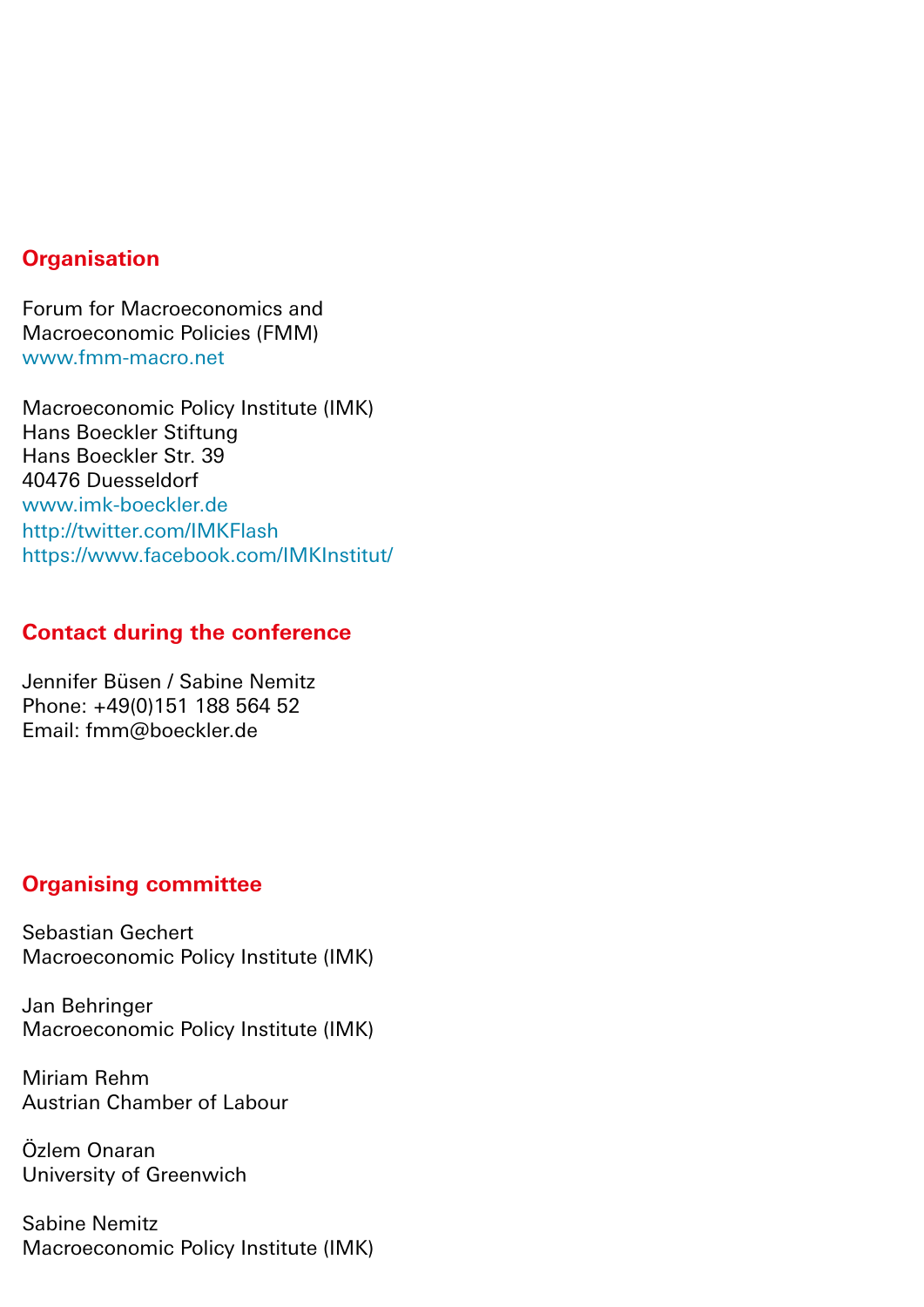# CONFERENCE OVERVIEW

# THURSDAY, 25 OCTOBER 2018

| $09.00 - 10.00$ | <b>Registration</b>                                                                      |
|-----------------|------------------------------------------------------------------------------------------|
| $10.00 - 10.15$ | Welcome and information on the FMM and its events                                        |
| $10.15 - 10-30$ | The Young Scholar Initiative (YSI): Projects and working<br>groups                       |
| $10.30 - 12.00$ | Introductory workshop I:<br>An Introduction to Post-Keynesian Distribution and<br>Growth |
| $12.00 - 13.00$ | Lunch                                                                                    |
| $13.00 - 14.30$ | Introductory workshop II:<br><b>Economic growth</b>                                      |
| $14.30 - 15.00$ | <b>Coffee break</b>                                                                      |
| $15.00 - 16.30$ | Introductory workshop III:<br>Intergroup inequality and macroeconomics                   |
| $16.00 - 17.15$ | <b>Conference Registration</b>                                                           |
| $16.30 - 17.00$ | <b>Reception for FMM fellows</b>                                                         |
| $17.15 - 17.45$ | <b>Welcome address</b>                                                                   |
| $17.45 - 19.45$ | <b>Plenary session I:</b><br>Has capitalism become more stable?                          |
| 20.00           | <b>Dinner</b>                                                                            |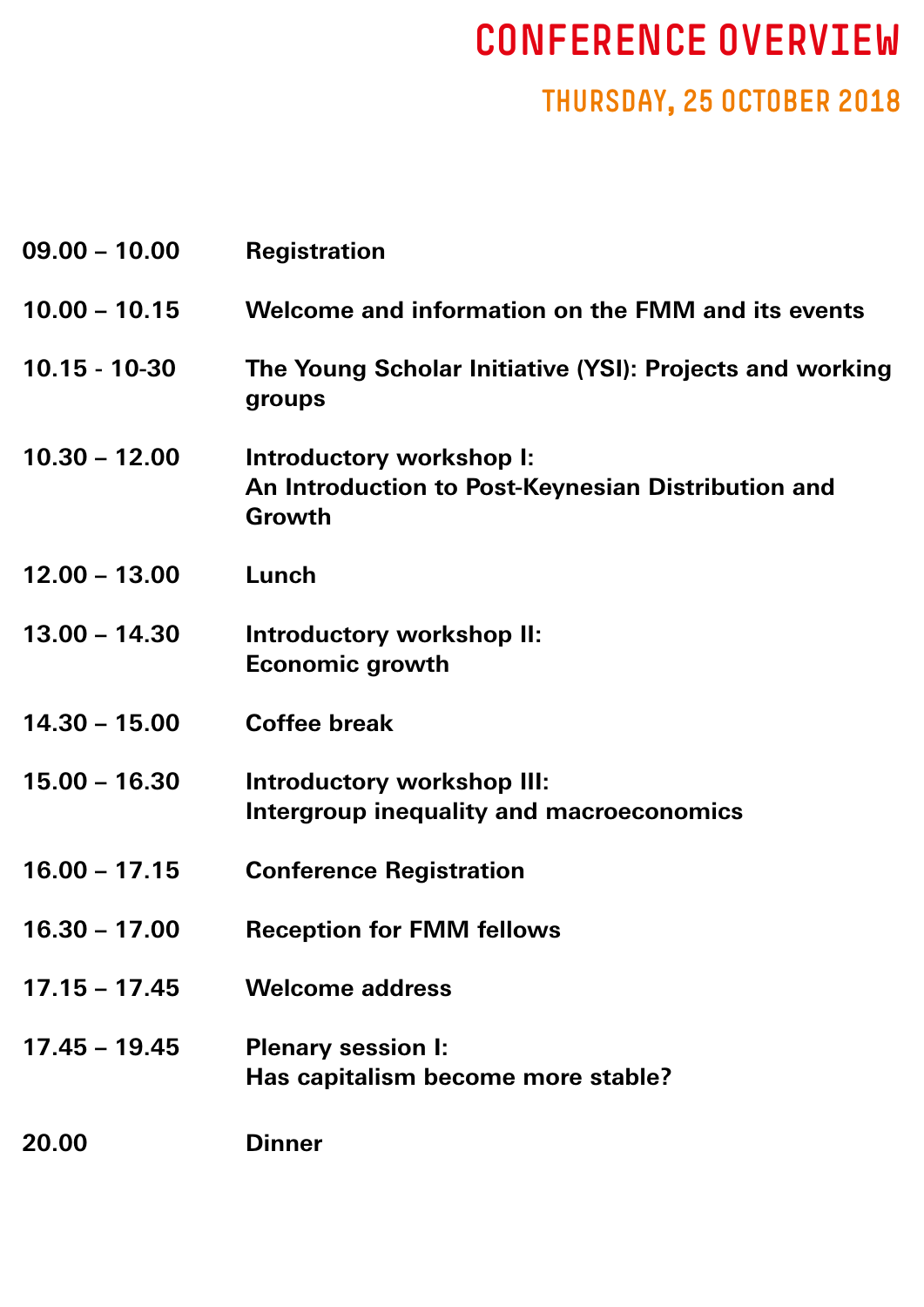# CONFERENCE OVERVIEW

# FRIDAY, 26 OCTOBER 2018

# **09.00 – 11.00 Parallel sessions A**

| The Cambridge                        | European        | Network for                | Financialization | Macro-                          | <b>Empirical stock</b> |
|--------------------------------------|-----------------|----------------------------|------------------|---------------------------------|------------------------|
| $-$ Cambridge                        | integration and | pluralist eco-             |                  | financial                       | flow consistent        |
| controversy                          | <b>Money</b>    | nomics: The                |                  | models,                         | modelling              |
| on the theory                        |                 | movement's                 |                  | complexity and                  |                        |
| of capital: 50                       |                 | relation to the            |                  | instability                     |                        |
| years after                          |                 | 'mainstream'               |                  |                                 |                        |
| <b>Ballsaal A2</b><br>A <sub>1</sub> | <b>Steglitz</b> | A <sub>3</sub><br>Lankwitz | A4 Zehlendorf    | A <sub>5</sub><br><b>Atrium</b> | A6<br><b>Studio</b>    |

## **11.00 – 11.30 Coffee break**

### **11.30 – 13.30 Parallel graduate student sessions S**

| Wages and                            | Inequality / | <b>Distribution</b> | Europe and       | Instability and | Firms, finance                  |
|--------------------------------------|--------------|---------------------|------------------|-----------------|---------------------------------|
| productivity                         | Tax policy   | and growth          | China            | cycle           | and instability                 |
| S <sub>1</sub><br><b>Ballsaal</b> S2 | Steglitz S3  | Lankwitz            | S4 Zehlendorf S5 | <b>Atrium</b>   | S <sub>6</sub><br><b>Studio</b> |

**13.30 – 15.00 Lunch**

## **15.00 – 17.00 Parallel sessions B**

| New economic          | Marx'                    | Wages and      | Emerging      | Inequality,                | Stock-flow                 |
|-----------------------|--------------------------|----------------|---------------|----------------------------|----------------------------|
| thinking: Rese-       | $e$ conomics $-$         | employment in  | markets       | macroecono-                | consistent and             |
| arch supported        | still relevant?          | Post-Keynesian |               | mic activity               | agent based                |
| by the FGW            |                          | models         |               | and political              | models                     |
| <b>Düsseldorf</b>     |                          |                |               | polarization               |                            |
|                       |                          |                |               |                            |                            |
| <b>Ballsaal</b><br>B1 | Steglitz B3<br><b>B2</b> | Lankwitz       | B4 Zehlendorf | <b>B5</b><br><b>Atrium</b> | <b>B6</b><br><b>Studio</b> |

**17.00 – 17.45 Coffee break**

**17.45 – 19.45 Plenary session II: Advances in macroeconomic theory since the crisis**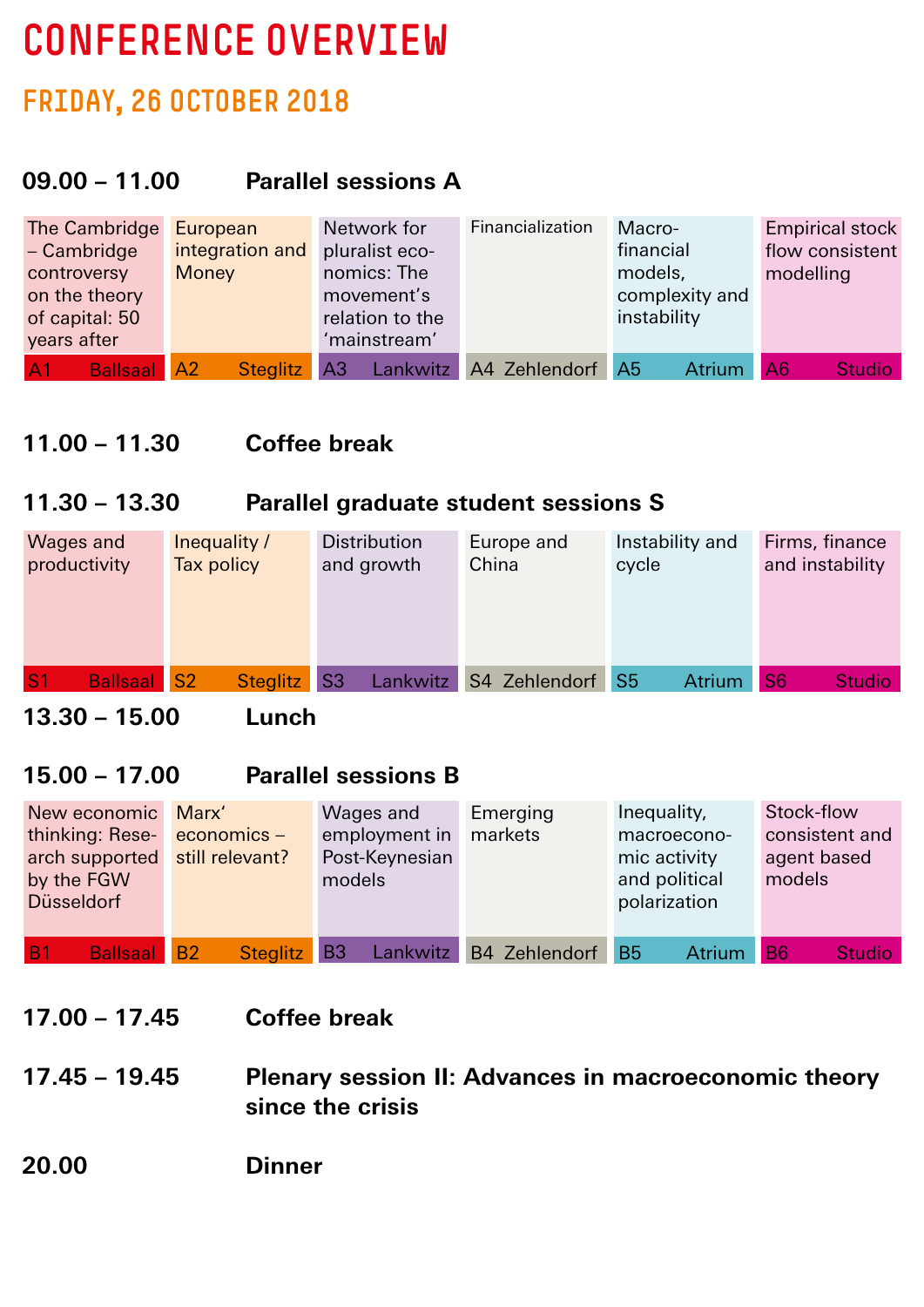# CONFERENCE OVERVIEW

# SATURDAY, 27 OCTOBER 2017

## **09.00 – 11.00 Parallel sessions C**

| Finance and<br>the economy            | Inequality,<br>wealth and<br>consumption | Labor market<br>and inequality | Imbalances,<br>growth and<br>fiscal policy | Housing mar-<br>ket | Modelling<br>financial and<br>business cy-<br>cles |
|---------------------------------------|------------------------------------------|--------------------------------|--------------------------------------------|---------------------|----------------------------------------------------|
| <b>Ballsaal</b> C <sub>2</sub><br> C1 | Steglitz C3                              |                                | Lankwitz C4 Zehlendorf C5                  | <b>Atrium</b>       | C <sub>6</sub><br><b>Studio</b>                    |

## **11.00 – 11.30 Coffee break**

### **11.30 – 13.30 Parallel sessions D**

| The political                        | Distribution &  | Preparing for                     | Fiscal and    | Environmental                   | Banking and fi-                 |
|--------------------------------------|-----------------|-----------------------------------|---------------|---------------------------------|---------------------------------|
| economy of                           | growth          | the next crisis:                  | monetary      | policy                          | nance 10 years                  |
| demand and                           |                 | A macroecono-                     | Policy        |                                 | after: A view                   |
| trade                                |                 | mically sensible                  |               |                                 | from financial                  |
|                                      |                 | European fiscal                   |               |                                 | geography                       |
|                                      |                 | governance                        |               |                                 |                                 |
| D <sub>1</sub><br><b>Ballsaal</b> D2 | <b>Steglitz</b> | <b>Lankwitz</b><br>D <sub>3</sub> | D4 Zehlendorf | D <sub>5</sub><br><b>Atrium</b> | D <sub>6</sub><br><b>Studio</b> |

## **13.30 – 15.00 Lunch**

## **15.00 – 17.00 Parallel sessions E**

| Monetary                              | Macropruden-      | Labour market | Technology    | Macro financi-                  | Expectations,                   |
|---------------------------------------|-------------------|---------------|---------------|---------------------------------|---------------------------------|
| economics                             | tial supervision  |               | and growth    | al crises - eco-                | interactions                    |
|                                       | after the great   |               |               | nomic history,                  | and social in-                  |
|                                       | $recession - the$ |               |               | imbalances                      | fluence dyna-                   |
|                                       | end of financi-   |               |               | and policy im-                  | mics                            |
|                                       | al crises?        |               |               | plications                      |                                 |
| E <sub>1</sub><br><b>Ballsaal E21</b> | Steglitz E3       | Lankwitz      | E4 Zehlendorf | E <sub>5</sub><br><b>Atrium</b> | E <sub>6</sub><br><b>Studio</b> |

- **17.00– 17.45 Coffee break**
- **17.45 19.45 Plenary session III: Policy implications: Where do we go from here?**
- **20.00 Dinner**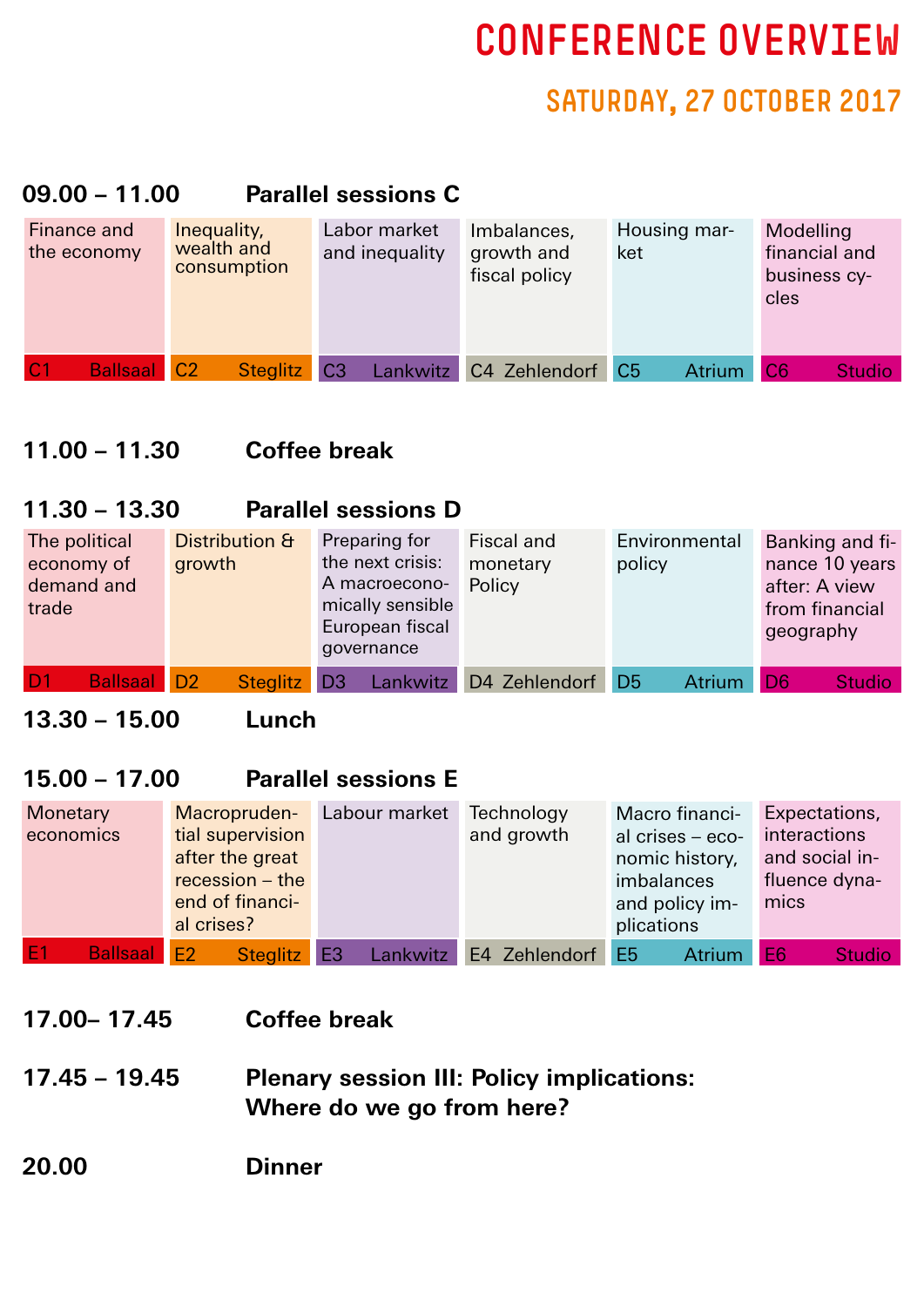# THURSDAY, 25 OCTOBER 2018 INTRODUCTURY LECTURES

Photos may be taken and film and sound recordings made during the conference that may be used for PR and documenting the conference. The recordings can be published both in print media and on the Internet and social media. The recordings may also be made available to print media, television and radio stations for further use. By attending the conference, participants hereby declare that they are in agreement with this.

#### **Steglitz**

# INTRODUCTORY LECTURES

- **10.00 10.15 Welcome and information on the FMM and its events**  *Jan Behringer (IMK Macroeconomic Policy Institute, DE)*
- **10.15 10.30 The Young Scholar Initiative (YSI): Projects and working groups**

 *Miriam Oliveira (University of Brasilia, BRA), Jay Pocklington (INET, USA) and Lilian Rolim (University of Campinas, BRA)*

- **10.30 12.00 An introduction to Post-Keynesian distribution and growth**  *Robert Blecker (American University, USA)*
- **12.00 13.00 Lunch**
- **13.00 14.30 Economic growth**  *Amit Bhaduri (Jawaharlal Nehru University, IN)*
- **14.30 15.00 Coffee break**
- **15.00 16.30 Intergroup inequality and macroeconomics**  *Stephanie Seguino (University of Vermont, USA)*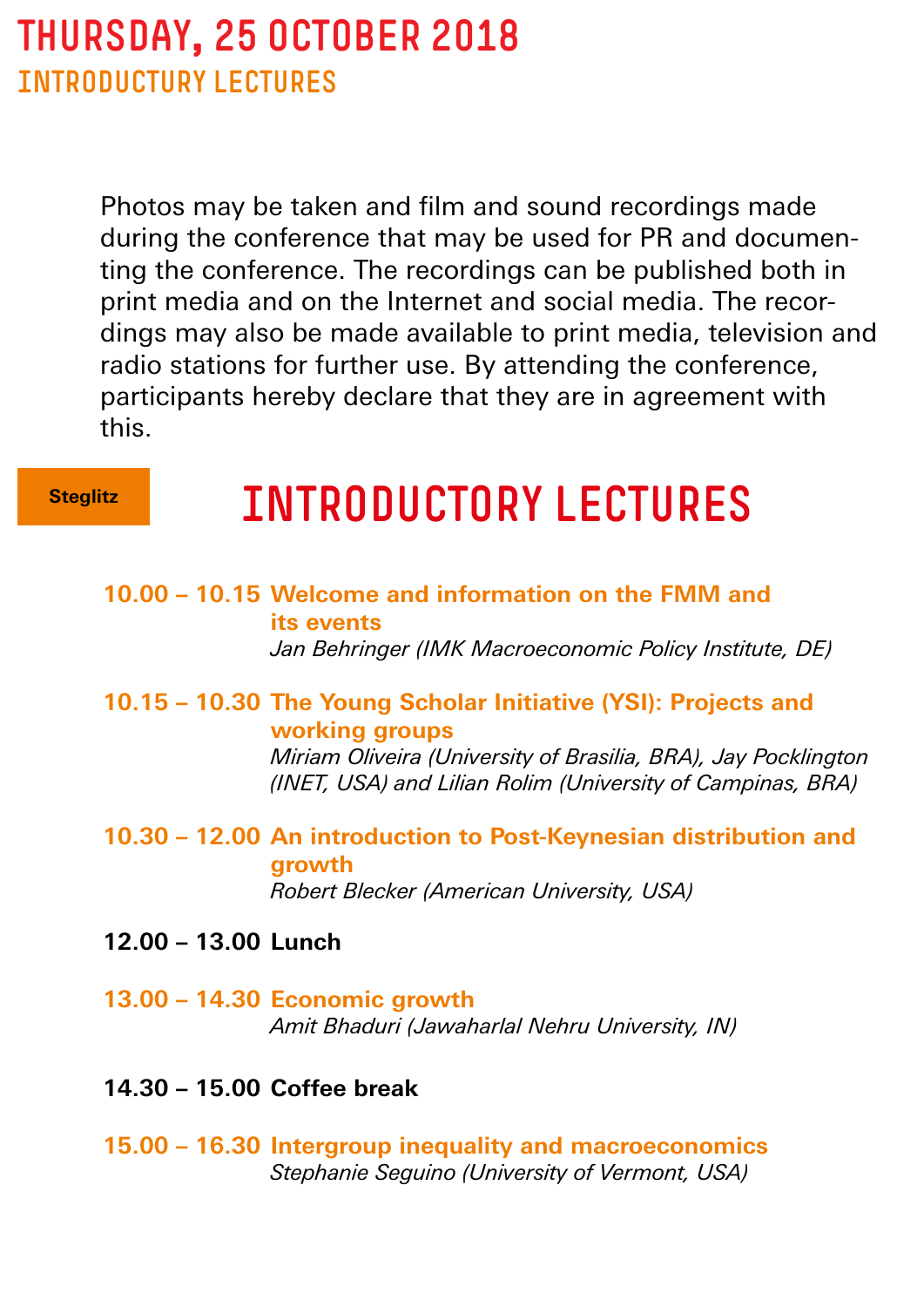# THURSDAY, 25 OCTOBER 2018 PLENARY SESSION T

**Ballsaal**

# CONFERENCE: 10 YEARS AFTER THE CRASH - WHAT HAVE WE LEARNED?

**17.15 – 17.45 Welcome address**

 *Sebastian Dullien (HTW Berlin, DE)*

# **17.45 – 19.45** Plenary session I: Has capitalism become more stable?

 *Chair: Sebastian Gechert (IMK Macroeconomic Policy Institute, DE)*

 Growth and crisis under finance dominated capitalism: A stock-flow consistent approach.  *Amit Bhaduri (Jawaharlal Nehru University, IN)*

 Systemic risk, macro shocks and macro-prudential policies  *Martin Hellwig (Max Planck Institute Bonn, DE)* 

 Digital currency price dynamics: Sentiment and mining competition  *Ester Faia (University of Frankfurt, DE)*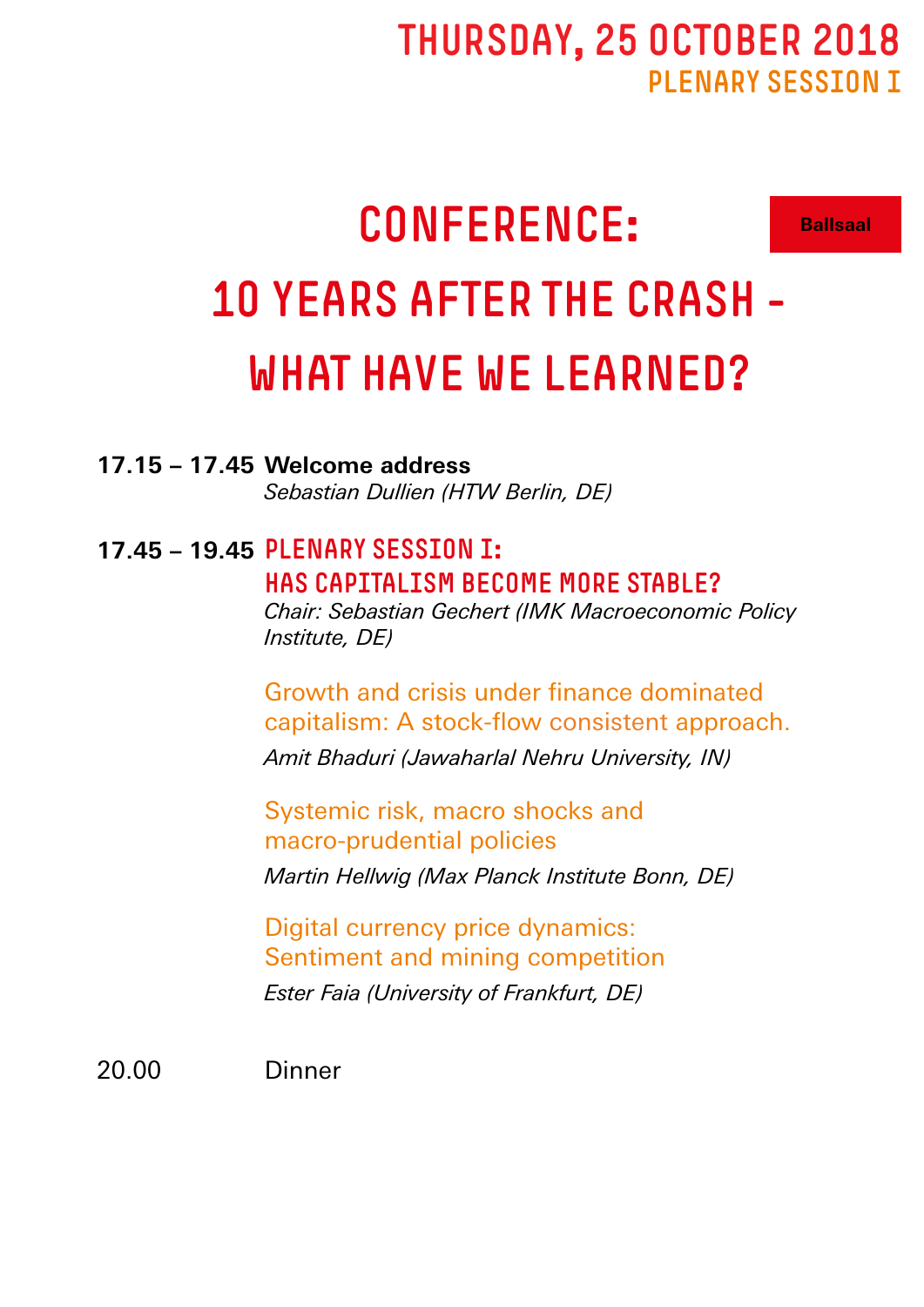# FRIDAY, 26 OCTOBER 2018 PLENARY SESSION II

| $09.00 - 11.00$ | <b>Parallel sessions A</b>                  |
|-----------------|---------------------------------------------|
| $11.00 - 11.30$ | Coffee break                                |
| $11.30 - 13.30$ | <b>Parallel graduate student sessions S</b> |
| $13.30 - 15.00$ | Lunch                                       |
| $15.00 - 17.00$ | <b>Parallel sessions B</b>                  |
| $17.00 - 17.45$ | Coffee break                                |

**17.45 – 19.45** Plenary session II: Advances in macroeconomic theory since the crisis**Ballsaal**

 *Chair: Miriam Rehm (Chamber of Labor, Vienna, AT)*

What have heterodox macro economists learned?

 *Engelbert Stockhammer (King's College London, UK)*

 Macroeconomics in crisis since the crisis?

 *Rüdiger Bachmann (University of Notre Dame, USA)*

 Using fiscal and monetary policy to address intergroup inequality

 *Stephanie Seguino (University of Vermont, USA)*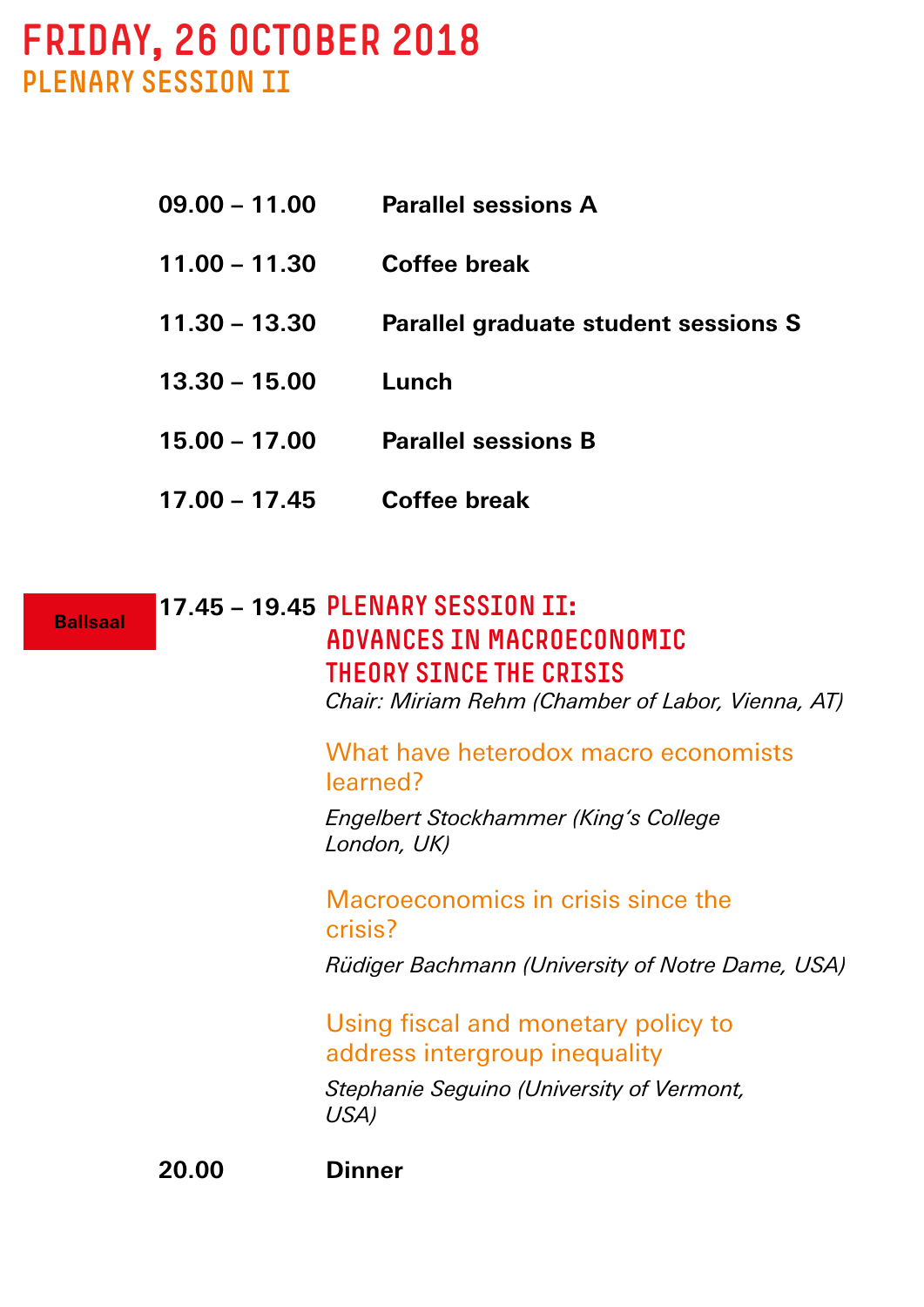# FRIDAY, 26 OCTOBER 2018 PARALLEL SESSIONS A 09.00 - 11.00

### The Cambridge–Cambridge controversy on the theory of capital: 50 years after (sponsored by Keynes Gesellschaft)

*Chair: Harald Hagemann*

#### **The Capital-theoretic problem – "What means do you have of ascertaining the equal value of capital?" asks Ricardo McCulloch**

**A1 Ballsaal**മ് *Heinz D. Kurz (Karl-Franzens-Universität Graz Institut für Soziologie)*

**What remains of the Cambridge critique when reswitching and reverse capital deepening are unlikely**

*Bertram Schefold (Goethe-Universität Frankfurt am Main)*

**Capital and time: Hicks and Böhm-Bawerk modernized** *Carl Christian von Weizsäcker* 

### Network for Pluralist Economics: The Movement's relation to the 'mainstream'

*Chair:* Felix Kersting

Þ

**Pluralism in economics: Its critiques and their lessons A3 Lankwitz**

*Birte Strunk (Wirtschaftsuniversität Wien), Claudius Gräbner*

**Pluralism in economics: How is this still a thing?**  *Svenja Flechtner (Universität Siegen)*

**Empirics or Evaluation? Normativity in contemporary mainstream economics** *Florian Rommel (Cusanus Hochschule), Felix Kersting*

**A mental monoculture – or, what is actually the opposite of pluralist economics?** *Silja Graupe (Cusanus Hochschule)*

### Macro-financial models, complexity and instability (Sponsored by YSI)

*Chair: Danilo Spinola*

#### **Aggregate fluctuations and the global network of input-output linkages**

*Alexander Hempfing (University of Bamberg)*

**Visualising financial systems** *Philippa Sigl-Gloeckner (Oxford/Imperial College London)*

**A multi sectorial approach to financialization**  *Marwill J Davila Fernandez (University of Siena)*

**Financial crisis network effects on developing economies: The role of 'too big to fail' countries** *Mauricio Rada-Orellana (Universidad del Pacifico)* **A5 Atrium**

### European Integration and Money

*Chair: Toralf Pusch*

**Negative versus positive integration in the EU: An empirical analysis** *Andrew Watt (IMK Macroeconomic Policy Institue )*

**Structural change in times of increasing openness: Assessing path dependency in European economic integration A2 Steglitz**

*Philipp Heimberger (Vienna Institute for International Economic Studies), Claudius Gräbner, Jakob Kapeller, Bernhard Schütz*

**Common European sovereign bonds: The potential of Eurobonds as a crisis management tool** *Sophie-Dorothee Rotermund (HWR Berlin), Brittany McGhee, Miriam Barakat*

**The State Theory of Money' and its reception in German-speaking academic discourse** *Dirk Ehnts*

### Financialization

*Chair: Elisabeth Springler*

**The evolution of financial fragility: A quantile the decomposition of firm balance sheets**<br> **decomposition of firm balance sheets** *Leila Davis (University of Massachusetts Boston),*  lend *Joao de Souza, Gonzalo Hernandez*

**A4 Zehlendorf Microfinance and the care economy: A MICromanovense**<br> **N** macroeconomic approach *Ramaa Vasudevan (Colorado State University), Srinivas Raghavendran*

**Political economy of finance: Regulatory competition in securities markets** *Jure Jeric (Oxford University)*

**Crisis and recovery of financialization: Financialization, globalization and monopolization of US nonfinancial corporations** *Özgür Orhangazi (Kadir Has University)*

#### Empirical stock flow consistent MODELL TNG

*Chair: Antoine Godin*

**Foreign direct investment, the exchange rate and the feasibility of the low-carbon transition: Evidence from an empirical stock-flow consistent model**

udio *Antoine Godin (French Agency for Development), Devrim Yilmaz, Etienne Espagne, Florent Mc Isaac, Luis Reyes*

**Guidelines for policy oriented empirical stock-flow-consistent models for whole countries** *Gennaro Zezza (University Di Cassino/Levy Institute of*  **A6 Studio**

*Economics), Francesco Zezza*

<mark>ଓ</mark> **The debate on macro and the SFC approach: Where do we stand?**

*Francesco Zezza (University of Siena Department Political Economy)*

**The French economy through the lens of an empirical stock-flow model**

*Luis Reyes (Agence Française de Développement), Jacques Mazier*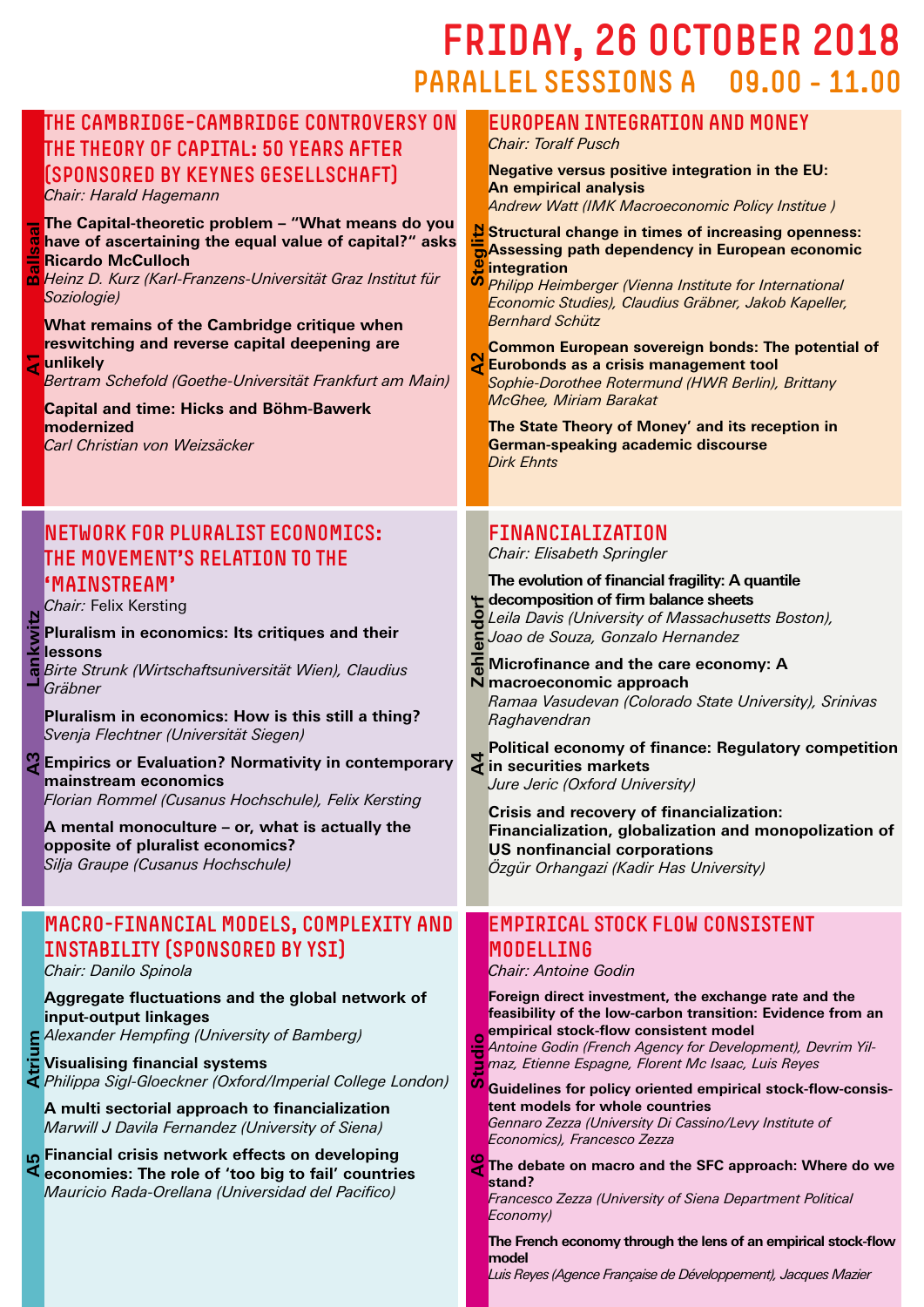# FRIDAY, 26 OCTOBER 2018 PARALLEL GRADUATE STUDENT SESSIONS S 11.30 - 13.30

**S1 Ballsaal**

 $\overline{5}$ 

一个

**S3 Lankwitz**

S3

Lankwitz

**S5 Atrium**

**3S** 

Atrium

| <b>WAGES AND PRODUCTIVITY</b><br>Chair: Andrew Watt<br>Labour market policies during recessions -<br>an ABM-approach<br>Tom Bauermann (Ruhr-Universität Bochum/<br>Ruhr Graduate School in Economics)<br>Does output influence productivity? A meta-<br>regression analysis<br>Ludwig List (University Paris 13)<br>Interpreting international cost competitiveness in a<br>dynamic context<br>Sascha Keil (TU Chemnitz)                                                                                                                                                                                                                                                                                            | <b>INEQUALITY / TAX POLICY</b><br>Chair: Philipp Heimberger<br>Income inequality and redistribution in the aftermath<br>of the 2007-2008 crisis: the US case<br>Vanda Almeida (Paris School of Economics)<br>The comparative political economy of financialisation<br>Dand the labour share in the long-run: France (1911-<br>2010) and Sweden (1891-2000)<br>Giorgos Gouzoulis (King's College London)<br>Tax haven investors and corporate profitability in<br><b>Germany. Evidence of profit shifting by German-</b><br>No based affiliates of multinational firms<br>Sarah Godar (Berlin School of Economics and Law/Charles<br><b>University Prague)</b><br>On income tax avoidance - the case of Germany<br>revisited<br>Hannes Fauser (Free University of Berlin)                                                                                            |
|---------------------------------------------------------------------------------------------------------------------------------------------------------------------------------------------------------------------------------------------------------------------------------------------------------------------------------------------------------------------------------------------------------------------------------------------------------------------------------------------------------------------------------------------------------------------------------------------------------------------------------------------------------------------------------------------------------------------|---------------------------------------------------------------------------------------------------------------------------------------------------------------------------------------------------------------------------------------------------------------------------------------------------------------------------------------------------------------------------------------------------------------------------------------------------------------------------------------------------------------------------------------------------------------------------------------------------------------------------------------------------------------------------------------------------------------------------------------------------------------------------------------------------------------------------------------------------------------------|
| <b>DISTRIBUTION AND GROWTH</b><br>Chair: Rafael Mentges<br>The impact of functional income distribution on capital<br>accumulation in Turkey: A linear and non-linear ARDL<br>analysis<br>Eren Yildirim (Hitit University)<br>Personal income distribution and progressive taxation in<br>a Neo-Kaleckian model: Insights from the Italian case<br>Maria Cristina Barbieri Góes (University Paris 13)<br>Current account imbalances and financial fragility in<br>the Eurozone: A stock-flow consistent approach<br>Achilleas Mantes (University of Greenwich), Maria Nikolaidi<br>Firms' role in perpetuating macroeconomic trends<br>Janina Urban (Forschungsinstitut für gesellschaftliche<br>Weiterentwicklung) | <b>EUROPE AND CHINA</b><br>Chair: Svenja Flechtner<br>A long-term perspective on the public debt-economic<br>growth nexus for selected southern Eurozone countries<br>5 Mario Durán-Bustamante (Instituto Politécnico Nacional),<br>7 Carlos Carrasco<br>5 Carlos Carrasco<br>$\overline{\mathbf{c}}$ Role of the Eurozone membership in the post-crisis<br>stabilisation: Comparison of Slovakia and the Czech<br><b>Republic</b><br>Ema Grajcarova (London School of Economics and Political<br>Science)<br>$\rightarrow$ Chinese outward directed investment in the EU in the<br>S<br>context of the European crisis - a theoretical and<br>empirical analysis<br>Christopher Dathe (University of Limerick)<br>The missing defaults until next crisis: evidence from<br>Chinese lending to other developing countries<br>Haiyang Zhang (Harvard Kennedy School) |
| INSTABILITY AND CYCLE<br>Chair: Claudius Gräbner<br>Are Kalecki-Minsky models consistent with the data?<br><b>Evidence from the US</b><br>Alejandro González (Universidad de Chile)<br>Is capacity utilisation stationary? A critique of the<br>Kaleckian model<br>Santiago Gahn (Università degli studi di Roma Tre),<br>Alejandro Gonzalez<br>Can degrowth be macroeconomically stable? An<br>exploration in the neo-Kaleckian framework<br>Antoine Monserand (Université Paris 13)<br>Transition dynamics, uneven development and busi-<br>ness cycles in Thirlwall's framework<br>Danilo Spinola (UNU-Merit)                                                                                                    | <b>FIRMS, FINANCE AND INSTABILITY</b><br>Chair: Leila Davis<br>Innovation and export performance in different<br>groups of sectors and countries<br>Ana Carolina Bottega de Lima (Federal University of<br>Minas Gerais), João Romero<br>A toxic cocktail: low interest rates and banks'<br>search-for-yield behavior<br>Benjamin Lojak (University of Bamberg),<br>Tomasz Makarewicz, Christian R. Proaño<br>The myth of corporate individualism: Common<br>o profitability dynamics around the world<br>u<br>Christian Babirat (University of Bamberg)<br><b>Uncertainty and aggregation</b><br>Markus Epp (University Freiburg)                                                                                                                                                                                                                                  |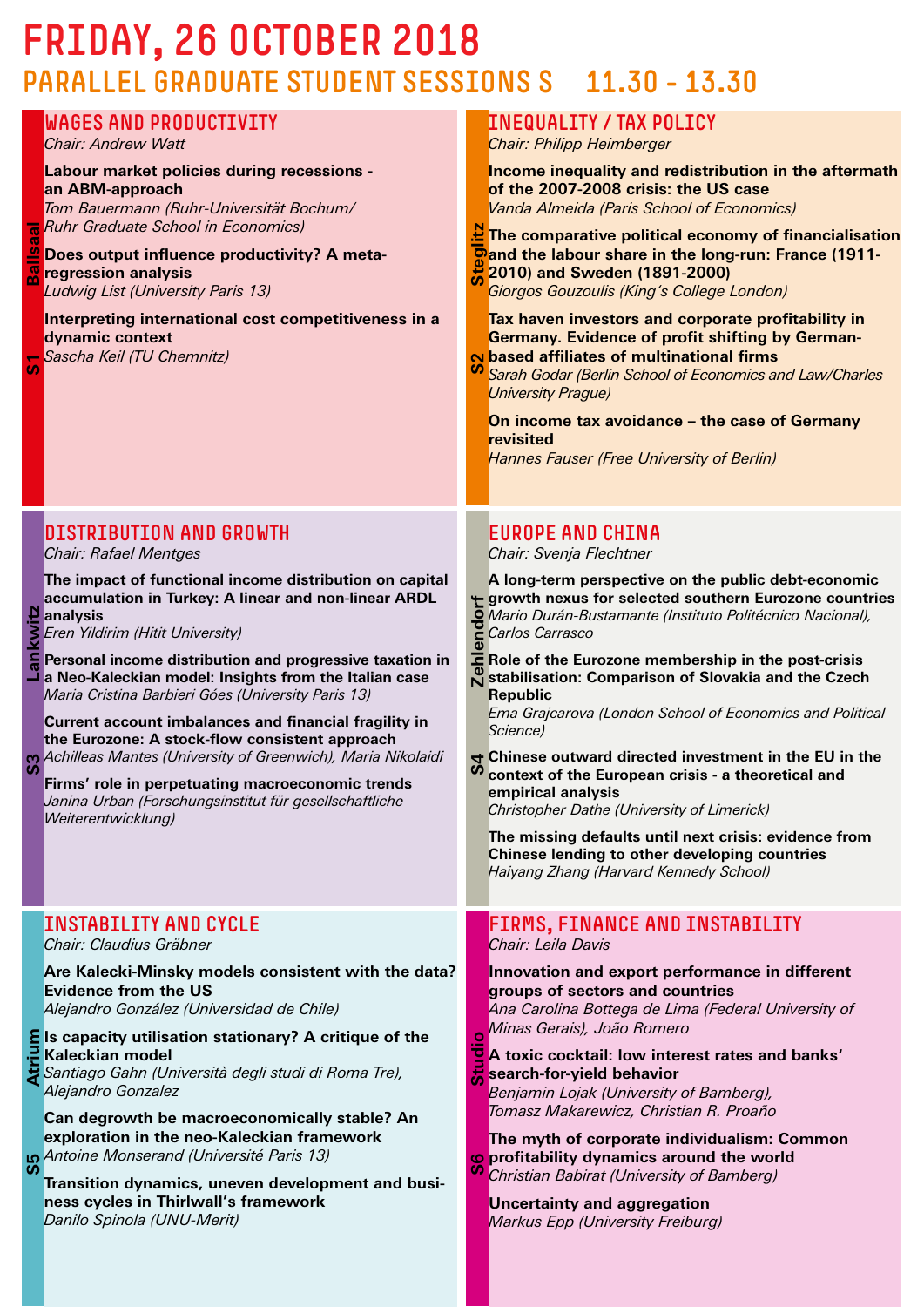# FRIDAY, 26 OCTOBER 2018 PARALLEL SESSIONS B 15.00 - 17.00

### New economic thinking: Research supported by the FGW Düsseldorf

*Chairs: Till van Treeck / Janina Urban*

#### **The focus of academic economics: Before and after the crisis**

*Ernest Aigner, Matthias Aistleitner, Florentin Glötzl, Jakob Kapeller*

**Microeconomic and macroeconomic textbooks and the financial crisis** *Helge Peukert (Universität Siegen), Christian Rebhan* **B1 Ballsaal**

**Interactive macroecononomics – a pluralist simulator** *Alessandro Bramucci, Eckhard Hein, Franz Prante,*  <u>പ്</u> *Achim Truger*

**Bridging theory and practice: Exploring economics as an incubator for new economic thinking** *Daniel Obst (Universität Duisburg-Essen)*

### Wages and employment in post-Keynesian **MODELS**

*Chair: Maria Nikolaidi*

**Introducing minimum wages in Germany: Employ-** $\overline{\mathbf{r}}$ **ment effects in a post Keynesian perspective**  ii<br>Mi *Toralf Pusch (Institute of Economic and Social Research)*

Lan **Normal utilization as the adjusting variable in neo-Kaleckian growth models: A critique** *Riccardo Pariboni (Roma Tre University), Daniele Girardi*

**B3 Lankwitz The impact of the wage moderation policy on the labour productivity. The Italian case in a Kalecki-**B<sub>3</sub> **an-Kaldorian perspective (1992-2013)** *Nicolò Giangrande (University of Salento)*

**An open economy Kaleckian model with public expenditure** *Bruno Amable (Université de Genève)* 

#### Inequality, macroeconomic activity and political polarization

*Chair: Christian R. Proaño*

#### **Growth and distribution with endogenous political preferences**

*Giorgos Galanis (Goldsmiths, University of London), Corrado Di Guilmi* 

**Inequality, macroeconomic performance and political polarization: An empirical analysis** *Juan Carlos Peña (University of Bamberg), Christian R. Proaño* **B5 Atrium**

#### 88 **A comparative analysis of national unemployment benefit schemes in Europe**

*Martha Düker (University of Bamberg), Christian R. Proaño*

#### Marx' economics – still relevant? *Chair: Jan Priewe*

**Marx and Keynes: From exploitation to employment** *Fritz Helmedag (TU Chemnitz)*

**Karl Marx – an early post-Keynesian?** *Eckhard Hein (Berlin School of Economics and Law)*

**Functional income distribution in the Marxian work and Hein (Be**<br> **Step**<br> **Step**<br> **Step**<br> **Steppendives**<br> **Steppendives** 

*Hansjörg Herr (HWR Berlin)*

**Financialization from a Marxist perspective and its gender implications**

**B2** *Brigitte Young (University Münster)*

### Emerging markets

*Chair: Jack Reardon*

**Post-boom macro policies in an oil-dependent and democratic less-developed country. Waiting for Godot?** 

*Alejandro Márquez-Velázquez (Freie Universität Berlin)*

E **Corporate debt expansion in emerging countries after** 

**2008: Profile, determinants and policy implications** *Cristiano Boaventura Duarte (University Paris 13)*

**Safety for whom? The scattered global financial safety net and the role of regional financial arrangements B4 Zehlendorf**

*Barbara Fritz (FU Berlin), Laurissa Mühlich*

**Investment, aggregate demand and wages: The Brazilian economic regimes and the possibility of a regime switch**

*Lilian Nogueira Rolim (University of Campinas)*

#### Stock-flow consistent and agent based MODELS

*Chair: Gennaro Zezza*

 $\overline{\mathbf{C}}$ 

**Consequences of different regimes of pass-through mechanisms in an open economy SFC model: The paradox of stabilising sticky prices** *Emilio Carnevali (University of Leeds)*

Studi **Inequality and finance in a rent economy**  *Alberto Botta (University of Greenwich Business School)*

**How does monetary policy affect income and wealth inequality? An agent-based stock-flow consistent analysis**

**B6 Studio** മ *Yannis Dafermos (University of the West of England), Christos Papatheodorou*

**How are exchange rates determined? An AB-SFC perspective**

*Dany Lang (University of Paris 13), Federico Bassi, Raquel Aleida Ramos*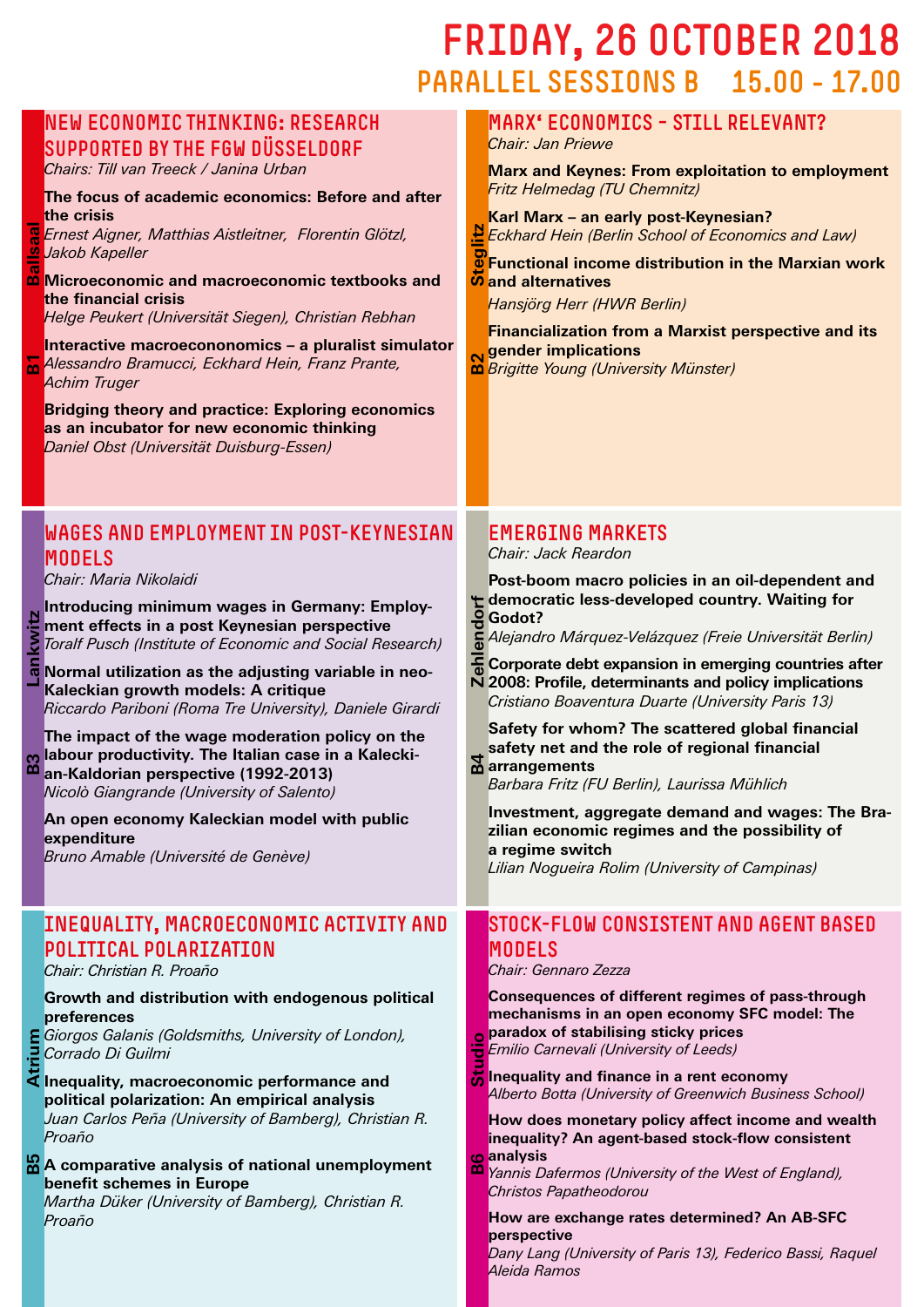# SATURDAY, 27 OCTOBER 2018 PLENARY SESSION III

- **09.00 11.00 Parallel sessions C**
- **11.00 11.30 Coffee break**
- **11.30 13.30 Parallel sessions D**
- **13.30 15.00 Lunch**
- **15.00 17.00 Parallel sessions E**
- **17.00 17.45 Coffee break**

**Ballsaal**

**17.45 – 19.45** Plenary session III: Policy implications: Where do we go FROM HFRF?  *Chair: Özlem Onaran (University of Greenwich, UK)*  Ten years later – capital flows and the global monetary order  *Helene Schuberth (OeNB Austrian National Bank, AT)* The financial crisis and the collapse of political parties in the advanced countries: Theories and evidence  *Tom Ferguson (Institute for New Economic Thinking, USA)*

 Risks of a slow motion EMU reform  *Laszlo Andor (Corvinus University, Budapest, HUN)*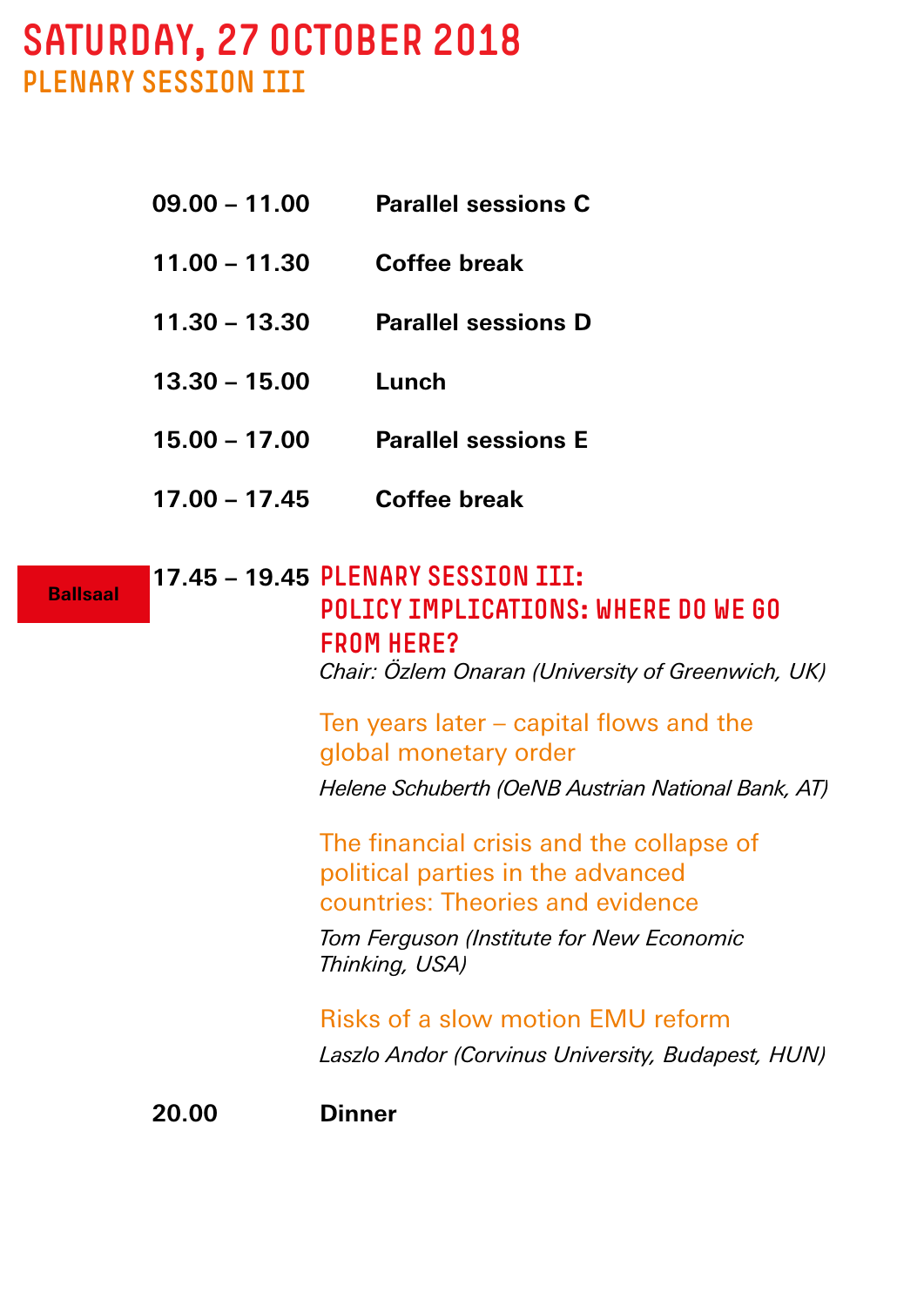# SATURDAY, 27 OCTOBER 2018 PARALLEL SESSIONS C 09.00 - 11.00

#### Finance and the economy Inequality, wealth and consumption *Chair: Brigitte Young Chair: Luca Zamparelli* **From prosperity into the crisis and back Income shares, secular stagnation, and the long-run**  *Stephan Schulmeister* **distribution of wealth**  *Daniele Tavani (Colorado State University), Luke Petach* **Investment and saving in a dynamic approach C2 Steglitz** *Claudio Sardoni (Sapienza University of Rome)* **Technological change, household debt, and distribution The financial innovation hypothesis: Schumpeter,**  *Yun Kim (University of Massachusetts), Eric Kemp*ä **Minsky and the sub-prime mortgage crisis**  *Benedict Eugenio Caverzasi (Università Politecnica delle Marche), Daniele Tori* **A simple model of financial crises: Household debt, inequality and housing wealth When does finance add value?** *Richard Senner (ETH Zurich), Didier Sornette* **C1***Dirk Bezemer (University of Groningen), Jacob Assa* **Ballsaal Why do people hold wealth? Some experimental evidence** *Sebastian Gechert (IMK Macroeconomic Policy Institute)* Labour market and inequality Imbalances, growth and fiscal policy *Chair: Camille Logeay Chair: Dany Lang* **to 2017: Conventions and fiscal to 2017: Conventions and crisis**<br>**P** Fernando Ferrari Fill **Macroeconomics effects of work-time reduction: The Brazilian monetary and fiscal policies from 2011 An application of Bhaduri-Marglin model to the C4 Zehlendorf N** Spanish economy. *Fernando Ferrari-Filho (Federal University of Rio Grande Studies), Luis Cardenas Paloma Villanueva (Complutense Institute of International do Sul) Philip Arestis, Marco Flávio Resende and Fábio*  En *Bittes Terra* **Inequality of working hours, income inequality, Effective corporate tax rates and investment and the role of collective bargaining in Germany** *Thomas Goda (Universidad EAFIT), Sebastián Ballesteros Stefanie Gerold (IMK Macroeconomic Policy Institute), Ulrike Ruiz Stein* **Making sense of Piketty's 'fundamental laws' in a Economic growth and the impact of taxation: A spatial econometric approach for OECD Countries, post-Keynesian framework 1995–2014** *Stefan Ederer (WIFO Austrian Institute of Economic Philipp Gerhartinger (Chamber of Labour for Upper Aust-Research/Vienna University of Economics and Business), ria), Philipp Haunschmid Miriam Rehm* **Solving the twin deficit puzzle: Evidence from a Wage inequality betweenindustries: Persistent differences panel of OECD countries and turbulent equalization** *Christian Breuer (TU Chemnitz), Chang Woon Nam Patrick Mokre (The New School for Social Research), Miriam Rehm* Modelling financial and business Housing market *Chair: Jochen Hartwig* **CYCLES** *Chair: Yannis Dafermos* **Main and contributory causes of the recent financial crisis and economic policy implications Great moderation or financialization of volatility? An**  *Philip Arestis (University of Cambridge)* **integrated macroeconomic approach** *Jacob Assa (The New School for Social Research)*  $\circ$ **Income inequality, housing bubbles, and the C6 Studio financial crisis Short and medium term financial-real cycles: An**  ā *Rafael Wildauer (University of Greenwich), Jan Behringer* **empirical assessment**  *Karsten Kohler (Kingston University), Engelbert*  **10 years after the financial crisis: Is the next house**  *Stockhammer, Robert C. Jump, Julian Cavallero* **price bubble around the corner?** *Elisabeth Springler (UAS BFI Vienna)* **Torn between two masters: Class struggle and The macroeconomic effects of household debt and** Ġ **economic collapse in a demand-led goodwin model** *Sakir Devrim Yilmaz (Agence Française de*  **housing-prices: A structural VAR analysis**  *Développement), Antoine Godin Christian Koutny (Kingston University London)* **Testing goodwin with a stochastic differential approach the United States (1948 - 2017)**

**C3 Lankwitz**

Lan

**C5 Atrium**

*Florent Mc Isaac (Agence Française de Développement)*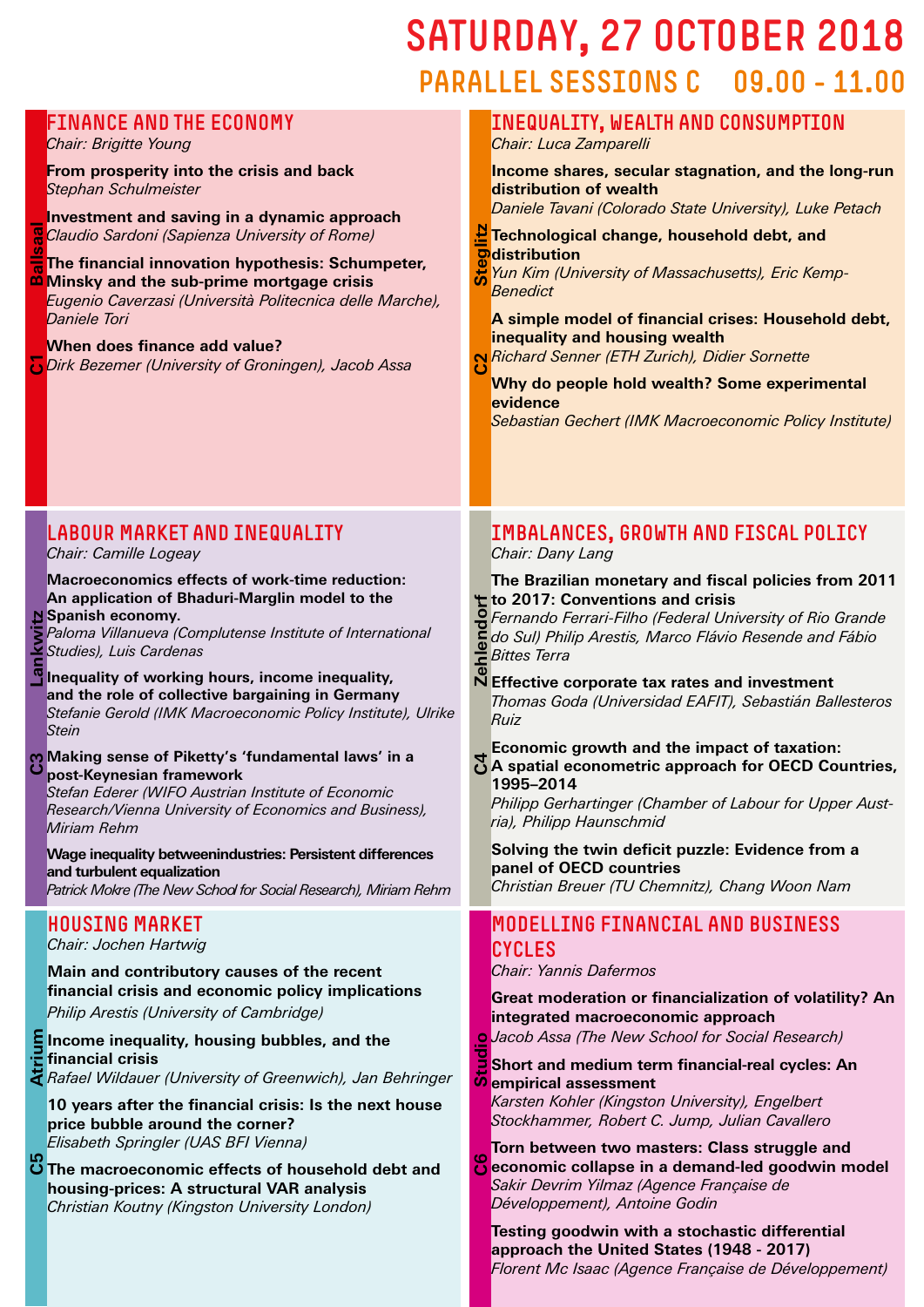# SATURDAY, 27 OCTOBER 2018 PARALLEL SESSIONS D 11.30 - 13.30

|              | ---------                                                                                                                                                                                                                                                                                                                                                                                                                                                                                                                                                                                                                                                                     |                    |                                                                                                                                                                                                                                                                                                                                                                                                                                                                                                                                                                                                                                                                                                                                                                                         |
|--------------|-------------------------------------------------------------------------------------------------------------------------------------------------------------------------------------------------------------------------------------------------------------------------------------------------------------------------------------------------------------------------------------------------------------------------------------------------------------------------------------------------------------------------------------------------------------------------------------------------------------------------------------------------------------------------------|--------------------|-----------------------------------------------------------------------------------------------------------------------------------------------------------------------------------------------------------------------------------------------------------------------------------------------------------------------------------------------------------------------------------------------------------------------------------------------------------------------------------------------------------------------------------------------------------------------------------------------------------------------------------------------------------------------------------------------------------------------------------------------------------------------------------------|
| <b>Isaal</b> | THE POLITICAL ECONOMY OF DEMAND AND<br><b>TRADE</b><br>Chair: Daniele Tavani<br>Differences in wage-determination systems between<br>regular and non-regular employment in a Kaleckian<br>model<br>Hiroaki Sasaki (Kyoto University), Sonoda Ryunosuke<br><b>n</b> Revisiting debt-led and export-led growth models:<br>A sectoral balances approach<br>Till van Treeck (University of Duisburg-Essen),<br>Jan Behringer<br>Managing the discontent of the losers<br>Mark Setterfield (The New School for Social Research)<br>Eurozone imbalances, trade competitiveness and<br>inequality<br>Cem Oyvat (University of Greenwich), Sakir Devrim Yılmaz                        |                    | <b>DISTRIBUTION &amp; GROWTH</b><br>Chair: Stefan Ederer<br>Harrodian instability in a post-Keynesian growth and<br>distribution model<br>Cédric Rogé (Université de Lille)<br>The supermultiplier model and the role of<br><b>O</b> autonomous demand: An empirical test for European<br>countries<br><b>Ettore Gallo (The New School for Social Research),</b><br>Vinicius Diniz Moraes, Maria Cristina Barbieri Goes<br><b>Some comments on the Sraffian Supermultiplier</b><br>Napproach to growth and distribution<br>Michalis Nikiforos (Levy Economics Institute of Bard<br>College)<br>An attempt at a reconciliation of the Sraffian and<br>Kaleckian view on desired utilization<br>Reiner Franke (Christian-Albrechts-University of Kiel)                                    |
|              | <b>PREPARING FOR THE NEXT CRISIS: A MACROE-</b><br>CONOMICALLY SENSIBLE EUROPEAN FISCAL<br>GOVERNANCE<br>Chair: Achim Truger<br>Euro area macroeconomics, where do we stand?<br>Catherine Mathieu (OFCE), Henri Sterdyniak<br>After the crisis: Public debt sustainability, fiscal<br>policy and growth perspectives in Spain<br>Jorge Uxo (University of Castilla - La Mancha), Nacho<br>Alvarez, Juan Ruiz<br>Austrian fiscal policy: less consistency due to<br><b>European restrictions</b><br>Georg Feigl (Austrian Chamber of Labour)<br>German fiscal policy: the vulnerable role model<br>Katja Rietzler (IMK Macroeconomic Policy Institute),<br><b>Achim Truger</b> |                    | <b>FISCAL AND MONETARY POLICY</b><br>Chair: Paloma Villanueva<br>Can a populist government of a Euro area member<br>state keep its government bond yields down? A pu-<br><b>Solutional state of the prohibition</b><br><b>Solution</b><br><b>Soliver Picek (Wirtschaftsuniversität Wien)</b><br>blic bank to circumvent the prohibition of monetary<br>N Strategic silence in central bank communication<br>Maximilian Düsterhöft (TU Dresden), Benjamin Braun<br>Have fiscal rules made discretionary policy more<br>countercyclical? Evidence from fiscal reaction<br>$\sum$ functions for the Euro area<br>Christoph Paetz (IMK Macroeconomic Policy Institute)<br>Exploring new national fiscal policy rules in the Euro<br>area<br>Jan Priewe (IMK Macroeconomic Policy Institute) |
| e            | <b>ENVIRONMENTAL POLICY</b><br>Chair: Stefanie Gerold<br><b>Sraffian Supermultiplier, Mission-oriented innovation</b><br>policies and ecological sustainability: A stock-flow<br>consistent model<br>Marco Veronese Passarella (University of Leeds), Matteo<br>Deleidi, Riccardo Pariboni<br>Fostering green investments and tackling climate-<br>related financial risks: Which role for<br>macroprudential policies?<br>Paola D'Orazio (Ruhr Universität Bochum), Lilit Popoyan<br>o An assessment of green differentiated capital<br>requirements<br>Maria Nikolaidi (University of Greenwich), Yannis Dafer-<br>mos<br>An environmental Kuznets curve for consumption-   | <b>Studio</b><br>▭ | <b>BANKING AND FINANCE 10 YEARS AFTER:</b><br>IA VIEW FROM FINANCIAL GEOGRAPHY<br>Chair: Stefanos Ioannou<br>Resilience of the financial sector: The case of Goldman<br>Sachs during the 2007-2009 global financial crisis<br>Vladimír Pažitka (School of Geography and the Environment,<br>University of Oxford)<br>Politics and technology in the global financial networks:<br>Evolution of the asset management industry, 2006-16<br>Michael Urban (School of Geography and the Environment,<br>University of Oxford)<br>Resilience of the US securities industry to the global financial<br>crisis<br>Dariusz Wójcik (School of Geography and the Environment,<br>University of Oxford), Theodor F. Cojoianu<br>Too big to fail: Why megabanks have not become smaller             |

**based CO2 emissions does not exist** *Enno Schroeder (TU Delft), Servaas Storm* **since the global financial crisis?** *Stefanos Ioannou (School of Geography and the Environ- ment, University of Oxford), Dariusz Wójcik, Gary Dymski*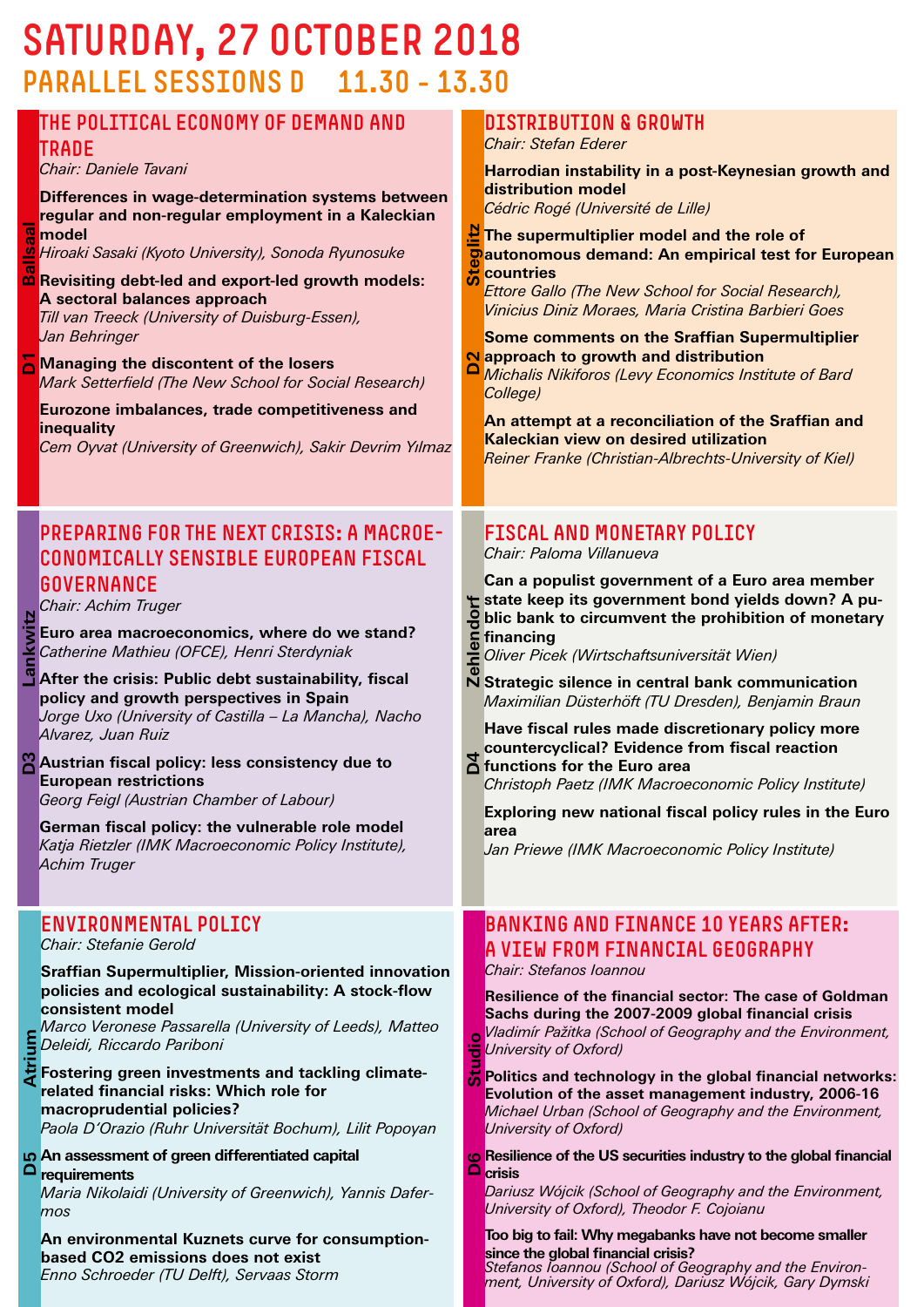# SATURDAY, 27 OCTOBER 2018 PARALLEL SESSIONS E 15.00 - 17.00

Macroprudential supervision after the

#### **liquidity preference theory of interest** *Marc Lavoie (University of Paris 13), Severin Reissl* **E6 Studio E2 Steglitz The introduction of the Euro: Who warned, and why?** *Johannes Schmidt (Karlsruhe University of Applied Sciences)* **On the future of the U.S. dollar hegemony** *Joerg Bibow (Skidmore College and Levy Economics Institute)* **The "uncovered inflation rate parity" condition in a monetary union in Europe** *Paolo Pasimeni (IES-VUB (Institute for European Studies at Vrije Universiteit Brussel), Nicola Acocella*  Labour market *Chair: Eckard Hein* **Kaleckian model**<br> **Kaleckian model**<br> **G** Luca Zame **A short story of the Phillips curve: From Phillips to Friedman… and back? E4 Zehlendorf** *Walter Paternesi Meloni (Roma Tre University), Antonella Stirati* **Macroeconomic effects of the German minimum wage on selected variables** *Camille Logeay (Hochschule für Technik und Wirtschaft), Sciences) Alexander Herzog-Stein* **Firms resistance to unionism and its determinants: Evidence from a field experiment** *Patrick Nüß (IMK Macroeconomic Policy Institute)* **Overhead labour costs in a neo-Kaleckian growth model with autonomous expenditures** *Won Jun Nah (Kyungpook National University), Marc Lavoie* Macro financial crises-economic history, imbalances and policy implications (sponsored by YSI) *Chair: Cristiano Duarte* **Global financial cycle and transmission mechanisms in emerging markets** Studi *Renato de Souza Rosa (University of Campinas)* **The implications of monetary policy in a financialised economy: A stock flow consistent model**  *Rosa Carnelli (University of Leeds)*  $\mathbf{B}$ **Does too much finance harm growth?: Pre and post global financial crisis analysis** *Elya Nabila Abdul Bahri (Universiti Kebangsaan Malaysia) del Sacro Cuore)*

**E3 Lankwitz**

Ν

**E5 Atrium**

rium

**E1 Ballsaal**

Monetary economics *Chair: Marco Passarella*

**Further insights on endogenous money and the** 

|                  | <b>GREAT RECESSION - THE END OF FINANCIAL</b>                                                                                                                                                  |
|------------------|------------------------------------------------------------------------------------------------------------------------------------------------------------------------------------------------|
|                  | <b>CRISES?</b>                                                                                                                                                                                 |
|                  | Chair: Hansjörg Herr                                                                                                                                                                           |
|                  | N Recent experiences with macroprudential supervision<br>within the Eurozone<br>Machine Hommer (Deutsche Bundesbank)<br>Macronrudential supervision after the                                  |
|                  | Macroprudential supervision after the great recession<br>in Europe - the end of financial crises?<br>Martina Metzger (Berlin School of Economics and Law),<br>Zeynep Nettekoven, Hansjörg Herr |
| $\mathbf \Omega$ | Macroprudential supervision after the great recession<br>in Europe                                                                                                                             |
|                  | Dorothea Schäfer (DIW)                                                                                                                                                                         |
|                  | TECHNOLOGY AND GROWTH<br>$\sqrt{2}$                                                                                                                                                            |

*Chair: Paola D'Orazio*

**Structural change and the wage share: A two-sector** 

*Luca Zamparelli, Lucrezia Fanti, Elton Beqiraj*

- **From secular stagnation to a technology-driven upswing?**
- **A comparison of US and German productivity data**

*Torsten Niechoj (Rhine-Waal University of Applied* 

**A new theory of wage-led growth: The role of induced technical progress and Schumpeterian growth**  *Thomas Palley (AFL-CIO)*

**Reconciling supply and demand: New evidence on the adjustment mechanism between actual and potential growth rates'**

*Arthur B. Cordeiro (Federal University of Minas Gerais) , João P. Romero*

### Expectations, interactions and social influence dynamics

*Chair: Severin Reissl*

**Monetary policy and prudential regulation in a hybrid AB-SFC model with heterogeneous expectations** *Severin Reissl (Università Cattolica del Sacro Cuore/ Universität Bielefeld)*

**Endogenous beliefs and social influence in a simple macroeconomic framework** *Roberta Terranova (Universität Bielefeld)*

**Are stock buybacks crowding out real investment? Empirical evidence from U.S. Firms** *Enrico Maria Turco,(University of Amsterdam / Università Cattolica*